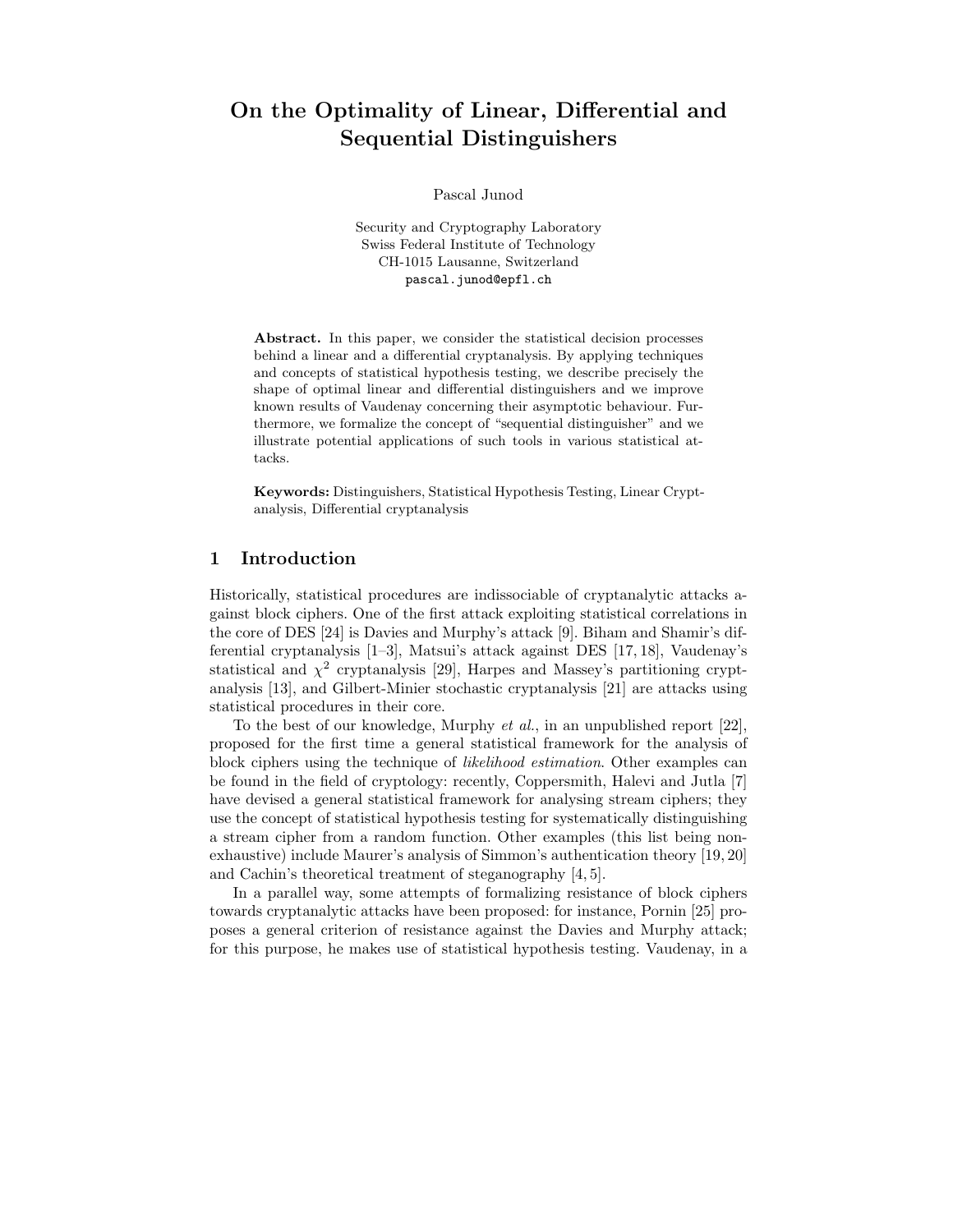sequence of papers  $(e,q, [30, 28])$  proposes the *decorrelation theory* as a generic technique for estimating the strength of block ciphers against various kinds of attacks. In these papers, he notably derives bounds on the best advantage of any linear and differential distinguishers, however without using statistical hypothesis testing concepts.

As pointed out by many authors, statistical hypothesis tests are convenient in the analysis of statistical problems, since, in certain cases, well-known optimality results (like the Neyman-Pearson lemma, for instance) can be applied.

### Contributions of this Paper

In this paper, we consider the resistance of block ciphers against linear and differential cryptanalysis as a statistical hypothesis testing problem, which allows us to improve Vaudenay's asymptotic bounds on the best advantage of any linear and differential distinguishers and to give optimality results on the decision processes involved during these attacks.

For this, we recall some well-known statistical concepts in Section §2. In Section §3, we treat linear distinguishers and we derive a Chernoff-like bound, which gives the right asymptotic behaviour of the best advantage of such distinguishers. In §4, we do the same for differential distinguishers. In §5, we formalize the notion of *sequential distinguisher*; this kind of statistical procedure has been recognized quite early as potentially useful (in [22, 9], for instance). We restate this by showing, with help of a toy-example (a linear cryptanalysis of 5-rounds DES), that sequential sampling procedures may divide the needed number of plaintext-ciphertext pairs by a non-negligible factor in certain statistical cryptanalysis. In §6, we discuss potential applications of statistical hypothesis testing concepts in various attacks, and finally, we conclude in §7.

Notation. The following notation will be used throughout this paper. Random variables<sup>1</sup> X, Y, ... are denoted by capital letters, while realizations  $x \in \mathcal{X}, y \in$  $\mathcal{Y}, \ldots$  of random variables are denoted by small letters; random vectors  $\mathbf{X}, \mathbf{Y}, \ldots$ and their realizations  $x, y, \ldots$  are denoted in bold characters. The fact for a random variable X to follow a distribution D is denoted  $X \leftarrow D$ , while its probability function is denoted by  $Pr_X[x]$ . Finally, as usual, "iid" means "independent and identically distributed".

# 2 Statistical Hypothesis Testing

We recall some well-known facts about statistical hypothesis testing, both in the classical and in the Bayesian approaches; details can be found in any good book on statistics  $(e.g. \text{ see } [26])$ .

<sup>&</sup>lt;sup>1</sup> In this paper, we are only dealing with discrete random variables.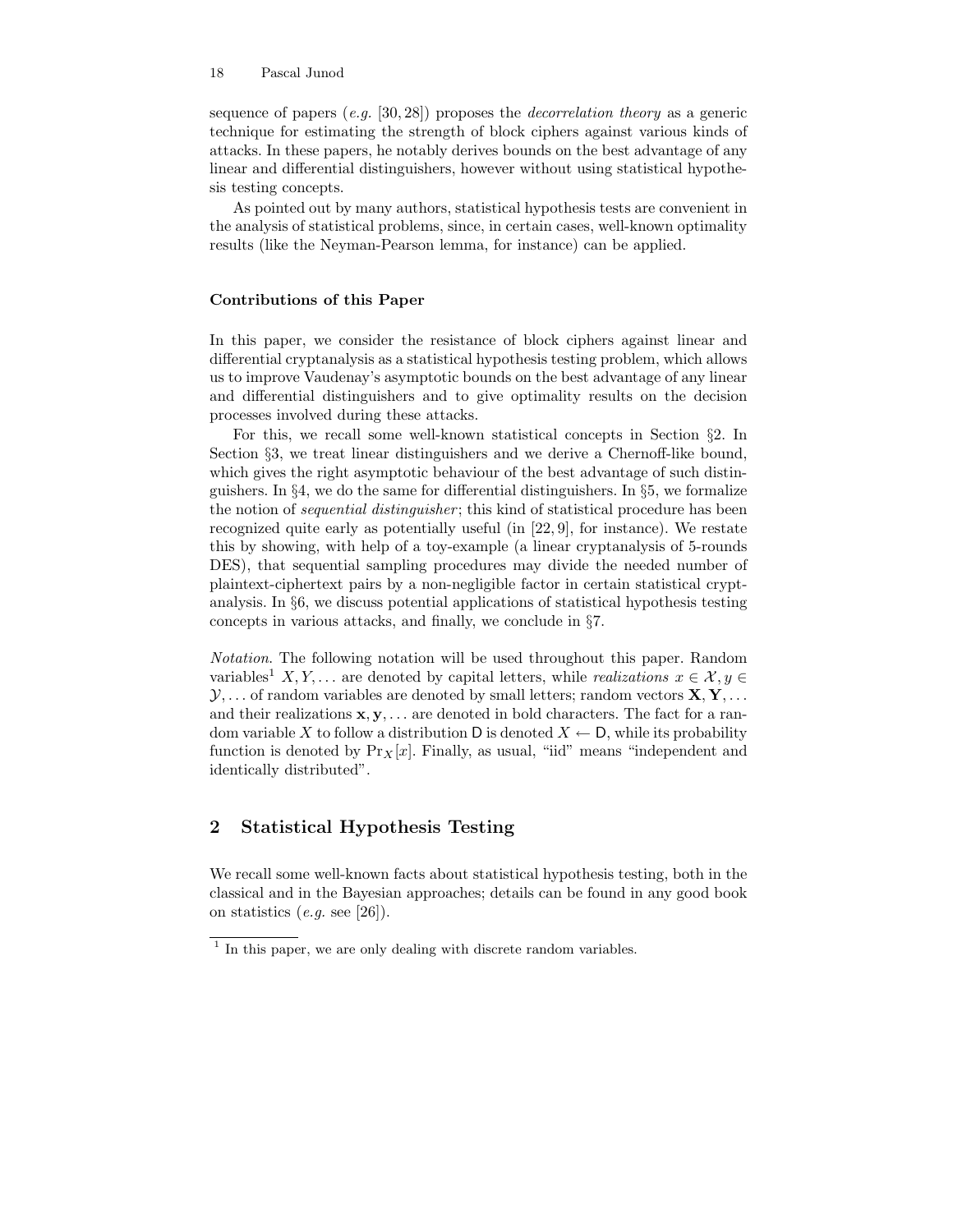#### 2.1 Classical Approach

Let  $D_0$  and  $D_1$  be two different probability distributions defined on the same finite set X. In a binary hypothesis testing problem, one is given an element  $x \in \mathcal{X}$ which was drawn according either to  $D_0$  or to  $D_1$  and one has to decide which is the case. For this purpose, one defines a so-called decision rule, which is a function  $\delta : \mathcal{X} \to \{0, 1\}$  taking a sample of X as input and defining what should be the guess for each possible  $x \in \mathcal{X}$ . Associated to this decision rule are two different types of error probabilities:  $\alpha \triangleq \Pr_{X_0} [\delta(x) = 1]$  and  $\beta \triangleq \Pr_{X_1} [\delta(x) = 0]$ . The decision rule  $\delta$  defines a partition of X in two subsets which we denote by A and  $\overline{A}$ , *i.e.*  $A \cup \overline{A} = X$ ; A is called the *acceptance region of*  $\delta$ . We recall now the Neyman-Pearson lemma, which derives the shape of the optimal statistical test  $\delta$  between two simple hypotheses, *i.e.* which gives the optimal decision region  $\mathcal{A}$ .

**Lemma 1 (Neyman-Pearson).** Let  $X$  be a random variable drawn according to a probability distribution D and let be the decision problem corresponding to hypotheses  $X \leftarrow D_0$  and  $X \leftarrow D_1$ . For  $\tau \geq 0$ , let A be defined by

$$
\mathcal{A} \triangleq \left\{ x \in \mathcal{X} : \frac{\Pr_{X_0}[x]}{\Pr_{X_1}[x]} \ge \tau \right\} \tag{1}
$$

Let  $\alpha^* \triangleq \Pr_{X_0} [\overline{A}]$  and  $\beta^* \triangleq \Pr_{X_1} [A]$ . Let B be any other decision region with associated probabilities of error  $\alpha$  and  $\beta$ . If  $\alpha \leq \alpha^*$ , then  $\beta \geq \beta^*$ .

Hence, the Neyman-Pearson lemma indicates that the optimum test (regarding error probabilities) in case of a binary decision problem is the likelihood-ratio test. All these considerations are summarized in Definition 1.

Definition 1 (Optimal Binary Hypothesis Test). To test  $X \leftarrow D_0$  against  $X \leftarrow D_1$ , choose a constant  $\tau > 0$  depending on  $\alpha$  and  $\beta$  and define the likelihood ratio

$$
\ln(x) \triangleq \frac{\Pr_{X_0}[x]}{\Pr_{X_1}[x]}
$$
 (2)

The optimal decision function is then defined by

$$
\delta_{\text{opt}} \triangleq \begin{cases} 0 \ (i.e \text{ accept } X \leftarrow D_0) \text{ if } \text{lr}(x) \ge \tau \\ 1 \ (i.e. \text{ accept } X \leftarrow D_1) \text{ if } \text{lr}(x) < \tau \end{cases} \tag{3}
$$

We note that Lemma 1 does not consider any special hypothesis on the observed random variable  $X$ . In the following, we will assume that we are interested in taking a decision about the distribution of a random vector  $\mathbf{X} \triangleq (X_1, \ldots, X_n)$ where  $X_1, \ldots, X_n$  are iid random variables, *i.e.*  $X \leftarrow \mathsf{D}^n$  is a random vector of  $n$  independent samples of the random variable  $X$ . This is a typical situation during a known-plaintext attack.

When dealing with error probabilities, one usually proceeds as follows in the classical approach: one of the two possible error probabilities is fixed, and one minimizes the other error probability. In this case, Stein's lemma (we refer to [8] for more details) gives the best error probability expression. As this approach lacks symmetry, we won't describe it in more details.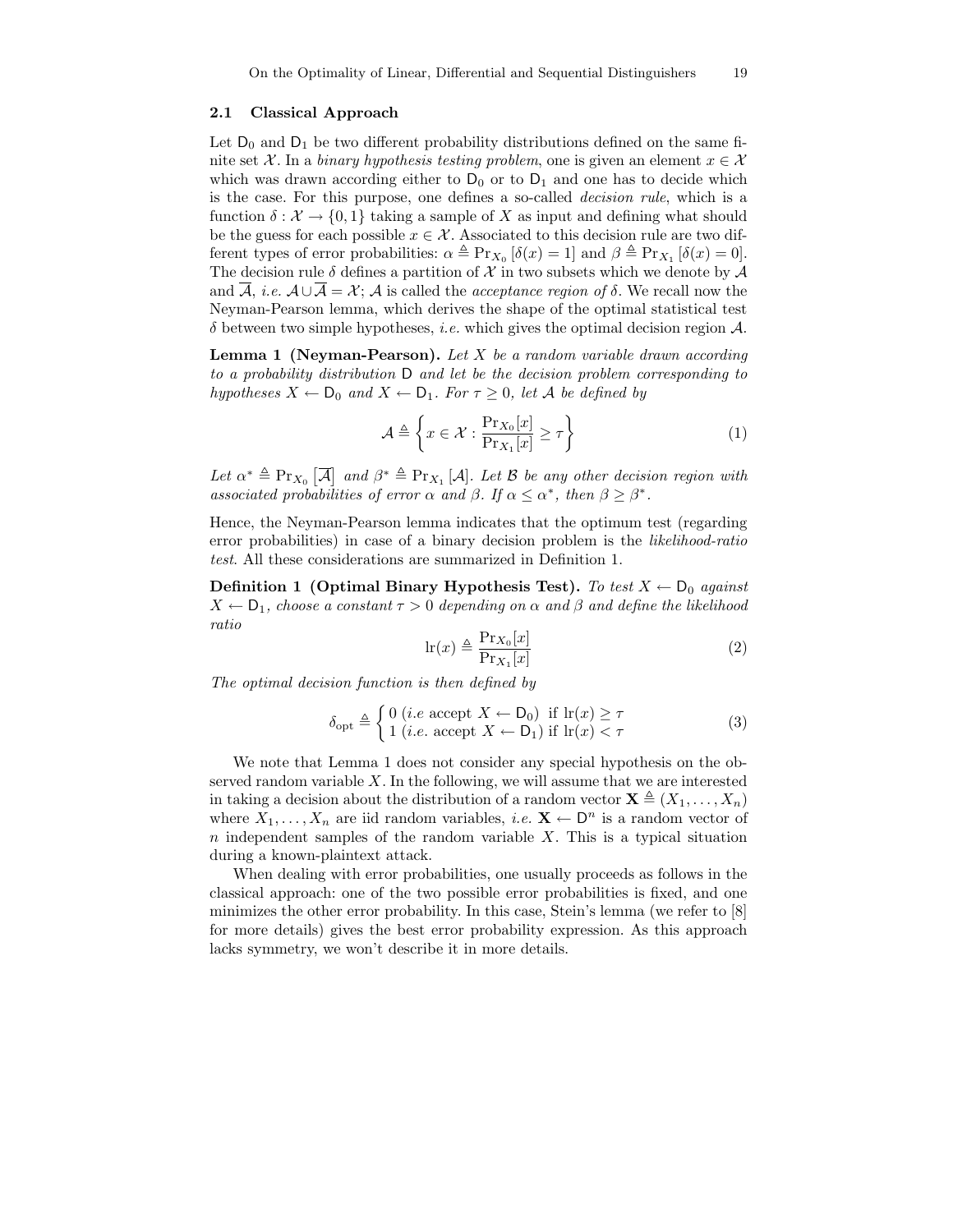### 2.2 Bayesian Approach

The other possibility is to follow a Bayesian approach and to assign prior probabilities  $\pi_0$  and  $\pi_1$  to both hypotheses, respectively, and costs  $\kappa_{i,j} \geq 0$  to the possible decisions  $i \in \{0,1\}$  and states of nature  $j \in \{0,1\}$ . In this case, we would like to minimize the expected cost. If we assign  $\kappa_{0,0} = \kappa_{1,1} \triangleq 0$  and  $\kappa_{0,1} = \kappa_{1,0} \triangleq 1$ , *i.e.* correct decisions are not penalized, while incorrect decisions are penalized equally, then the optimal Bayesian decision rule is given by

$$
\delta(\mathbf{x}) \triangleq \begin{cases} 0 & \text{if } \pi_0 \Pr_{X_0^n}[\mathbf{x}] \ge \pi_1 \Pr_{X_1^n}[\mathbf{x}] \\ 1 & \text{if } \pi_0 \Pr_{X_0^n}[\mathbf{x}] < \pi_1 \Pr_{X_1^n}[\mathbf{x}] \end{cases} \tag{4}
$$

Clearly, the overall error probability  $P_e^{(n)} \triangleq \pi_0 \alpha^{(n)} + \pi_1 \beta^{(n)}$  of such an optimal Bayesian distinguisher must decrease towards zero as the number  $n$  of samples increases. It turns out that the decrease asymptotically approaches an exponential in the number of samples drawn before the decision, the exponent being given by the so-called Chernoff bound (see Theorem 1; in the long version [14] of this paper, we give some information-theoretic results justifying this bound, and we refer to [8] for a detailed and complete treatment).

Theorem 1 (Chernoff). The best probability of error of the Bayesian decision rule defined in (4) satisfies

$$
\lim_{n \to +\infty} \frac{1}{n} \log \frac{P_e^{(n)}}{2^{-n\nu}} = 0
$$
\n(5)

where  $\nu = C(D_0, D_1)$  is the Chernoff information<sup>2</sup> between  $D_0$  and  $D_1$ .

Note that the Bayesian error exponent does not depend on the actual value of  $\pi_0$ and  $\pi_1$ , as long as they are non-zero: essentially, the effect of the prior is washed out for large sample sizes.

### 3 Linear Distinguishers

In this section, we consider the classical model of a linear distinguisher and we present several new results derived using tools of statistical hypothesis testing.

### 3.1 Introduction

A linear distinguisher  $\delta_{lin}$  is a (possibly computationally unbounded) Turing machine which can play with an oracle  $\Omega$  implementing a permutation  $C$ ;  $\delta_{lin}$  is bounded in the number n of queries to the oracle  $\Omega$ . Furthermore, it uses a *linear characteristic*  $(a, b)$  which is a pair of boolean vectors. Algorithm 1 defines the classical modelization of a linear distinguisher (see [30]).

$$
C(\mathsf{D}_0, \mathsf{D}_1) \triangleq - \min_{0 \leq \lambda \leq 1} \log \left( \sum_{x \in \mathcal{X}} \Pr_{X_0} [x]^{\lambda} \Pr_{X_1} [x]^{1-\lambda} \right)
$$

 $^2$  The Chernoff information between two discrete probability distributions  $\mathsf{D}_0$  and  $\mathsf{D}_1$ is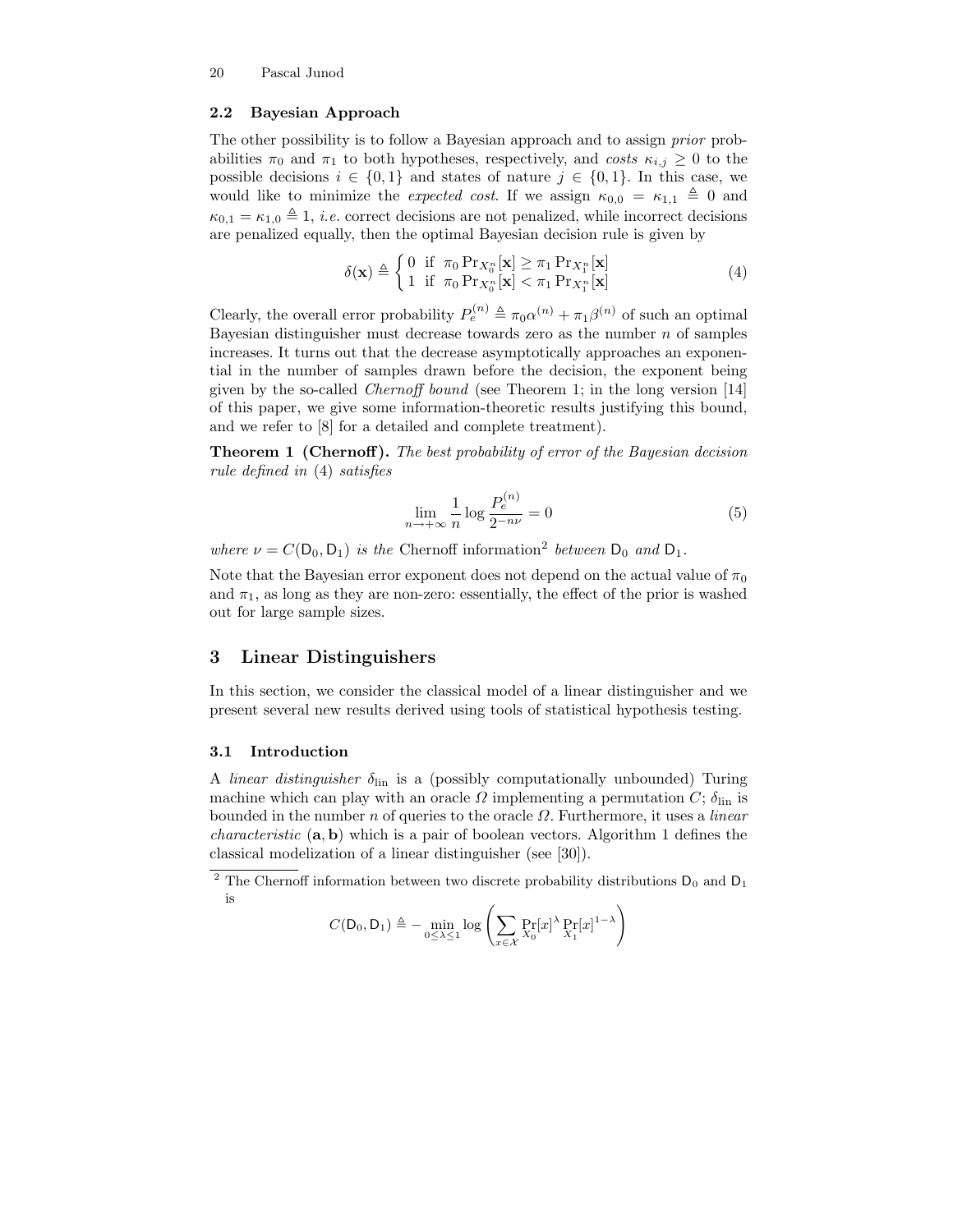1: Parameters: a complexity n, a characteristic  $(a, b)$ , an acceptance region  $\mathcal{A}^{(n)}$ 2: Input: an oracle  $\Omega$  which implements a permutation  $C$ 3: Initialize a counter u to 0. 4: for  $i = 1 \ldots n$  do 5: Pick uniformly at random x and query  $C(x)$  to the oracle  $\Omega$ . 6: if  $\mathbf{a} \cdot x = \mathbf{b} \cdot C(x)$  then 7: Increment u 8: end if 9: end for 10: if  $u \in A^{(n)}$  then 11: Output 0 12: else 13: Output 1 14: end if

**Algorithm 1:** Modelization of a linear distinguisher  $\delta_{lin}$ .

The statistical game is the following. One gives an oracle  $\Omega$  to Algorithm 1, which is with probability  $\pi_0 = \frac{1}{2}$  the permutation C or, with probability  $\pi_1 = \frac{1}{2}$ , a permutation  $C^* \in_U C_m$  drawn uniformly at random from the set  $C_m$ of all permutations over inputs of size  $m(C^*)$  is often refereed as the "Perfect" Cipher"). The goal of Algorithm 1 is to decide whether  $\Omega$  implements  $C$  or  $C^*$ . One measures the performance of a distinguisher  $\delta_{lin}$  by the expression

$$
\mathrm{Adv}_{\delta_{\mathrm{lin}}}^n(C, C^*) \triangleq \left| \Pr_C \left[ \delta_{\mathrm{lin}}(\mathbf{x}) = 1 \right] - \Pr_{C^*} \left[ \delta_{\mathrm{lin}}(\mathbf{x}) = 1 \right] \right| = \left| 2P_e^{(n)} - 1 \right| \tag{6}
$$

where  $\mathbf{x} = (x_1, \ldots, x_n)$  is the vector of the values queried to the oracle. The distinguisher's core is the *acceptance region*  $\mathcal{A}^{(n)}$ : it defines the set of values  $(x_1, \ldots, x_n)$  which lead to output 0 *(i.e.* it decides that the oracle implements C) or 1 (*i.e.* it decides that the oracle implements  $C^*$ ).

As pointed out by Chabaud and Vaudenay in [6], linear cryptanalysis is based on the quantity  $LP^C(\mathbf{a}, \mathbf{b}) \triangleq (2 \cdot Pr_X[\mathbf{a} \cdot X = \mathbf{b} \cdot C(X)] - 1)^2$ . This value depends of the (fixed) permutation  $C$  and of the distribution of plaintext, which is usually defined to be uniform. Actually, most of the time, a cryptanalyst does not possess any information about the permutation  $(i.e.$  about the key), so one is more interested in the *average*  $LP^C(\mathbf{a}, \mathbf{b})$  over the permutation space  $\mathcal{C}_m$ (or, equivalently, over the key space K); this quantity is denoted  $ELP(a, b) \triangleq$  $\mathbb{E} \left[ \text{LP}^C(\mathbf{a}, \mathbf{b}) \right]$ , where the expectation is taken over the permutation distribution.

When studying linear distinguishers, one is interested in bounding the advantage of any linear distinguisher in terms of  $ELP(a, b)$ . We review now a known result of Vaudenay (see [28], for instance).

Theorem 2 (Vaudenay). For any distinguisher in the model of Algorithm 1

$$
\text{BestAdv}_{\delta_{\text{lin}}}^n(C, C^*) \le 2.78 \sqrt[3]{n \cdot \text{ELP}(\mathbf{a}, \mathbf{b})} + 2.78 \sqrt[3]{\frac{n}{2^m - 1}} \tag{7}
$$

where m is the block size of the permutation.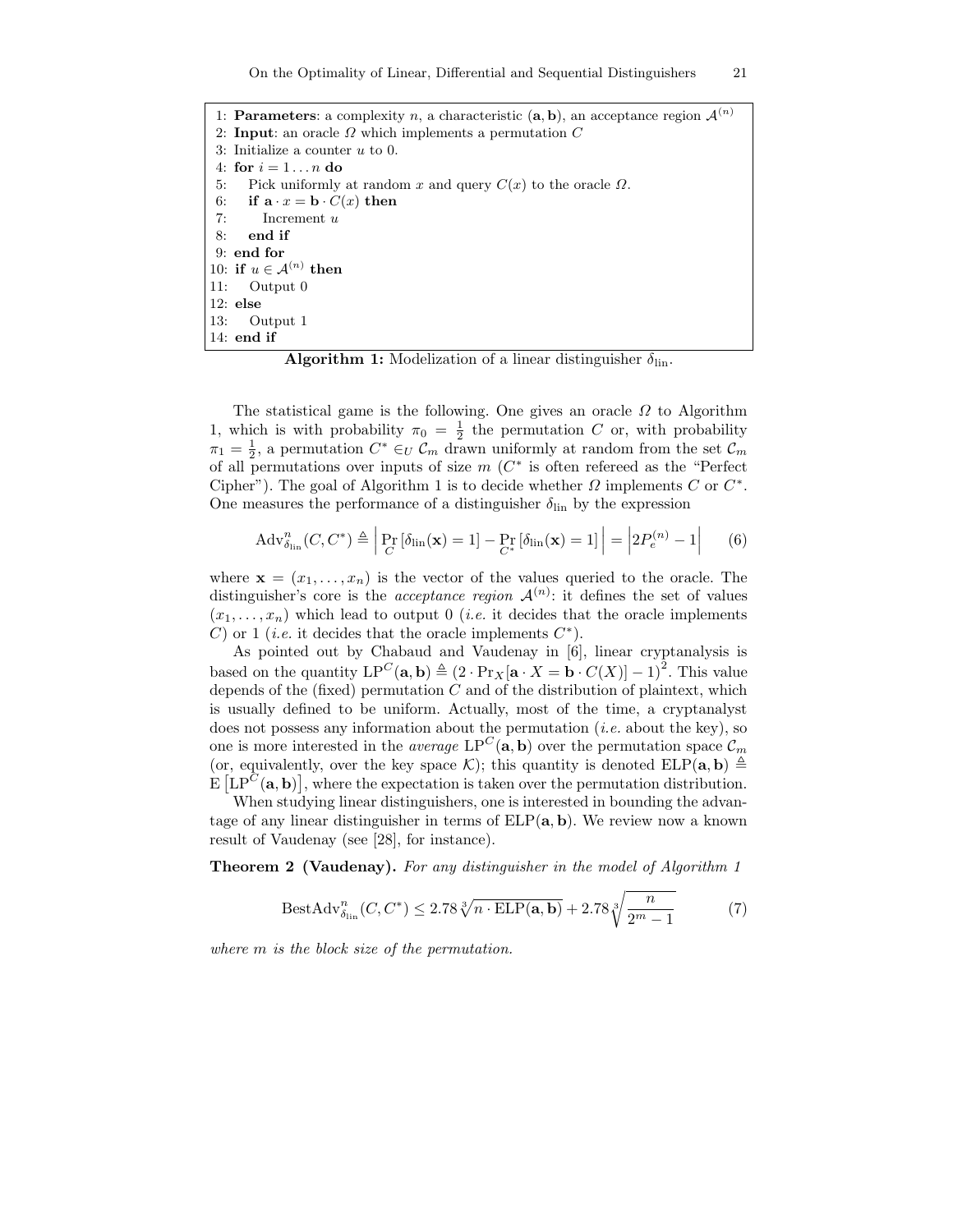In the case of a practical linear cryptanalysis of DES [18], we have  $ELP(a, b) \approx$  $4 \cdot (1.19 \cdot 2^{-21})^2 \approx 1.288 \cdot 10^{-12}$  and  $m = 64$ , which means that (7) is useful as long as  $n \leq 2^{35}$ . Thus, although of great theoretical interest, we note that (7) is not tight for large  $n$ , or, in other words, does not capture the asymptotical behavior of the advantage. In the next part, we reconsider this problem in the statistical hypothesis testing framework and we derive an asymptotically tight Chernoff-like bound on the best advantage of any linear distinguisher.

#### 3.2 New Asymptotic Bounds

First, we note that if  $\delta_{\text{lin}}$  is optimal, then  $P_e^{(n)} \leq \frac{1}{2}$  for all  $n > 0$  (otherwise, we could modify it such that it outputs the opposite decision as defined in Algorithm 1 and get a smaller error probability). Thus, we have  $\text{Adv}_{\delta_{\text{lin}}}^n(C, C^*) = 1 - 2P_e^{(n)}$ . As outlined before, the crucial part of  $\delta_{lin}$  is the acceptance region  $\mathcal{A}^{(n)}$ . The following lemma, which is a direct application of Lemma 1, gives the optimal  $\mathcal{A}_{\text{opt}}^{(n)}$ , *i.e.* the region producing the smallest overall error probability. Without loss of generality, we assume that  $E\left[\Pr_X[\mathbf{a} \cdot X = \mathbf{b} \cdot C(X)]\right] \triangleq \frac{1}{2} + \epsilon$  with  $\epsilon > 0$ where the expectation is taken over a uniformly distributed plaintext space  $\mathcal{X}$ and the key space  $K$ .

**Lemma 2.** The optimal acceptance region for  $\delta_{\text{lin}}$  is

$$
\mathcal{A}_{\text{opt}}^{(n)} = \left\{ u \in \{0, ..., n\} : u \ge n \cdot \frac{\log_2(1 - 2\epsilon)}{\log_2(1 - 2\epsilon) - \log_2(1 + 2\epsilon)} \right\}
$$
(8)

where u is defined in Algorithm 1.

See [14] for a detailed proof. Note that, for  $\epsilon$  small, one can approximate (8) with

$$
\mathcal{A}_{\text{opt}}^{(n)} \approx \left\{ u \in \{0, \dots, n\} : u \ge n \cdot \left(\frac{1}{2} + \frac{\epsilon}{2}\right) \right\}
$$
(9)

Using a precise version of Chernoff's theorem 1, we can bound the advantage of the best linear distinguisher as follows (see [14] for a detailed proof):

**Theorem 3.** Let m be the block size of the involved permutations. For any distinguisher in the model of Algorithm 1

$$
1 - \frac{(n+1)}{2^{n\nu - 1}} \le \text{BestAdv}_{\delta_{\text{lin}}}^n(C, C^*) \le 1 - \frac{1}{(n+1) \cdot 2^{n\nu - 1}} \tag{10}
$$

where  $\nu = C(D_0, D_1)$  is the Chernoff information between  $D_0$ , a binary distribution having a bias equal to  $\max\{\frac{1}{2^m-1}, \epsilon\}$  such that  $\text{ELP}^C(\mathbf{a}, \mathbf{b}) = 4\epsilon^2$  and the uniform binary distribution  $D_1$ .

Generally, the Chernoff information cannot be expressed explicitely, because one has to solve a transcendental equation. However, in the case which interests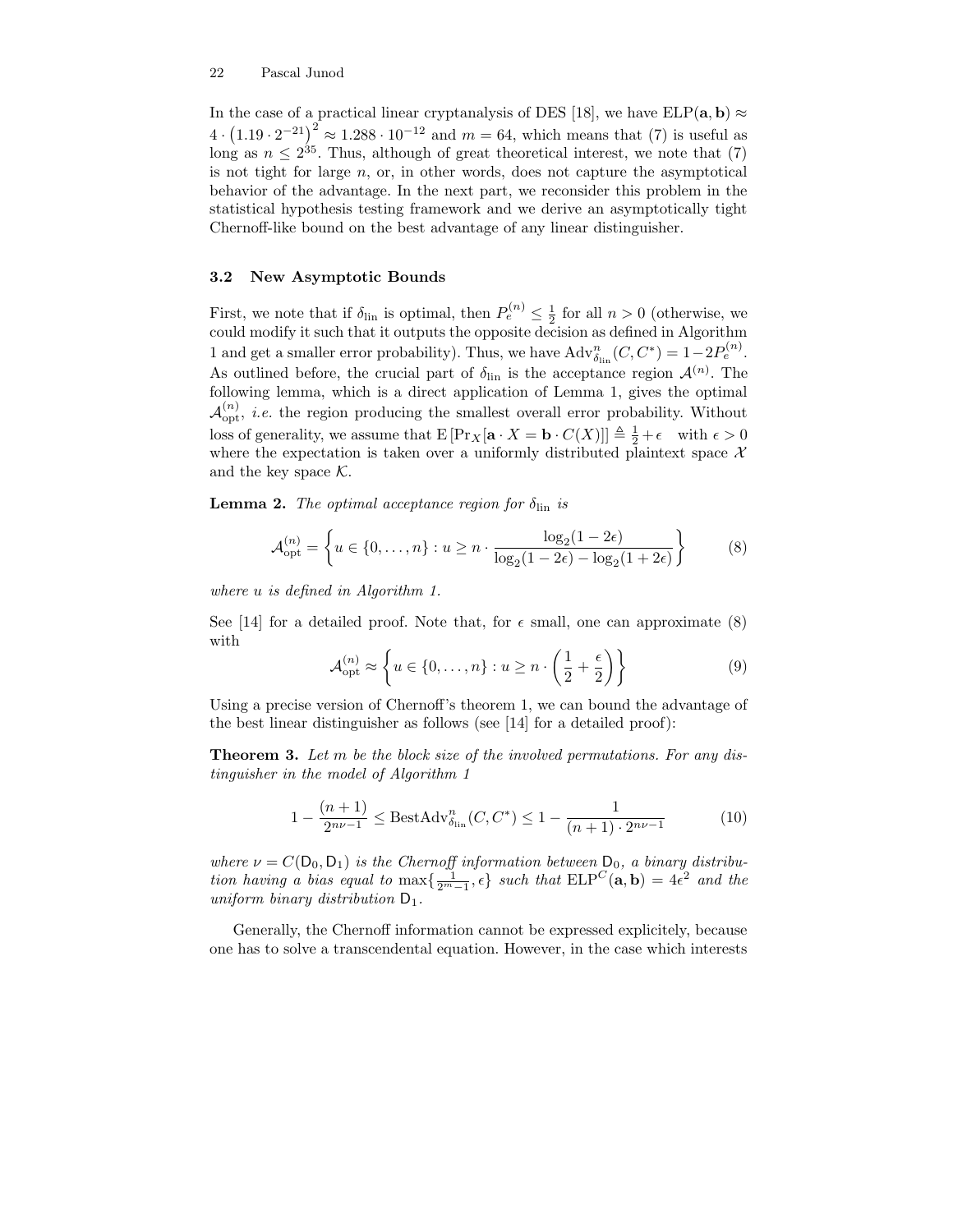us,  $\nu(\lambda) \triangleq 2^{-\lambda} \cdot ((\frac{1}{2} + \epsilon)^{\lambda} + (\frac{1}{2} - \epsilon)^{\lambda})$  and

$$
C(\mathsf{D}_0, \mathsf{D}_1) = \nu(\lambda^*) \text{ for } \lambda^* = \frac{\log\left(-\frac{\log(1-2\epsilon)}{\log(1+2\epsilon)}\right)}{\log\left(\frac{1+2\epsilon}{1-2\epsilon}\right)}\tag{11}
$$

We give now a numerical illustration: for  $\epsilon = 1.19 \cdot 2^{-21}$  (which is the bias of the best linear approximation of 14 rounds of DES), we obtain a useful lower bound only for  $n \geq 2^{48.2}$ ; unfortunately, even if it captures the asymptotic exponential shape of the best advantage curve, it is not practically useful for "interesting" values of n; for which concerns the upper bound, it is useful for all  $n$  but it is not tight: one may give a tighter lower bound using Bernstein's inequality (see Theorem 4 and [11] for a proof). In the following, we will assume that  $\epsilon$  is small and thus that one is using (9) as acceptance region.

**Theorem 4 (Bernstein's Inequality).** Let  $X_i$  be iid discrete random variables following a Bernoulli law with parameter  $0 \le p \le 1$  and let  $S_n \triangleq \sum_i X_i$ . Then

$$
\Pr\left[S_n \ge n(p+\epsilon)\right] \le e^{-\frac{1}{4}n\epsilon^2} \text{ for } \epsilon > 0 \tag{12}
$$

This allows to derive in an easy way the following lower bound:

**Theorem 5.** Let m be the block size of the involved permutations. For any distinguisher in the model of Algorithm 1

$$
BestAdv_{\delta_{lin}}^n(C, C^*) \ge 1 - e^{-\frac{n\overline{\epsilon}^2}{16}} \tag{13}
$$

where  $\bar{\epsilon} \triangleq \max\{\frac{1}{2^m-1}, \epsilon\}$  such that  $\text{ELP}^C(\mathbf{a}, \mathbf{b}) = 4\epsilon^2$ .

### 4 Differential Distinguishers

Similarly, one can study differential distinguishers with the same tools. A differential distinguisher  $\delta_{\text{diff}}$  is a (possibly computationally unbounded) Turing machine which is able to submit chosen *pairs* of plaintexts to an oracle  $\Omega$ , implementing with probability  $\pi_0 = \frac{1}{2}$  a fixed permutation C or, with probability  $\pi_1 = \frac{1}{2}$ , a permutation drawn uniformly at random from the set  $\mathcal{C}_m$  of all permutations on m-bit blocks. Although the cryptanalytic settings are quite different  $(\delta_{\text{diff}})$  can submit *chosen pairs* of plaintext), in a statistical point of view, the distinguishing process is very similar to linear distinguishers. In Algorithm 2, the classical modelization of a differential distinguisher [30] is given.

If we look at Algorithm 2, we note that, although the complexity  $n$  is given in advance as input and is (implicitly) fixed, the effective number of queries to the oracle is merely a random variable. In other words,  $\delta_{\text{diff}}$  does not make use of all the information that it could exploit. In fact, we can see the class of distinguishers submitting a *random* number of queries to the oracle as a generalization of the class of distinguishers submitting a fixed number of queries. We will call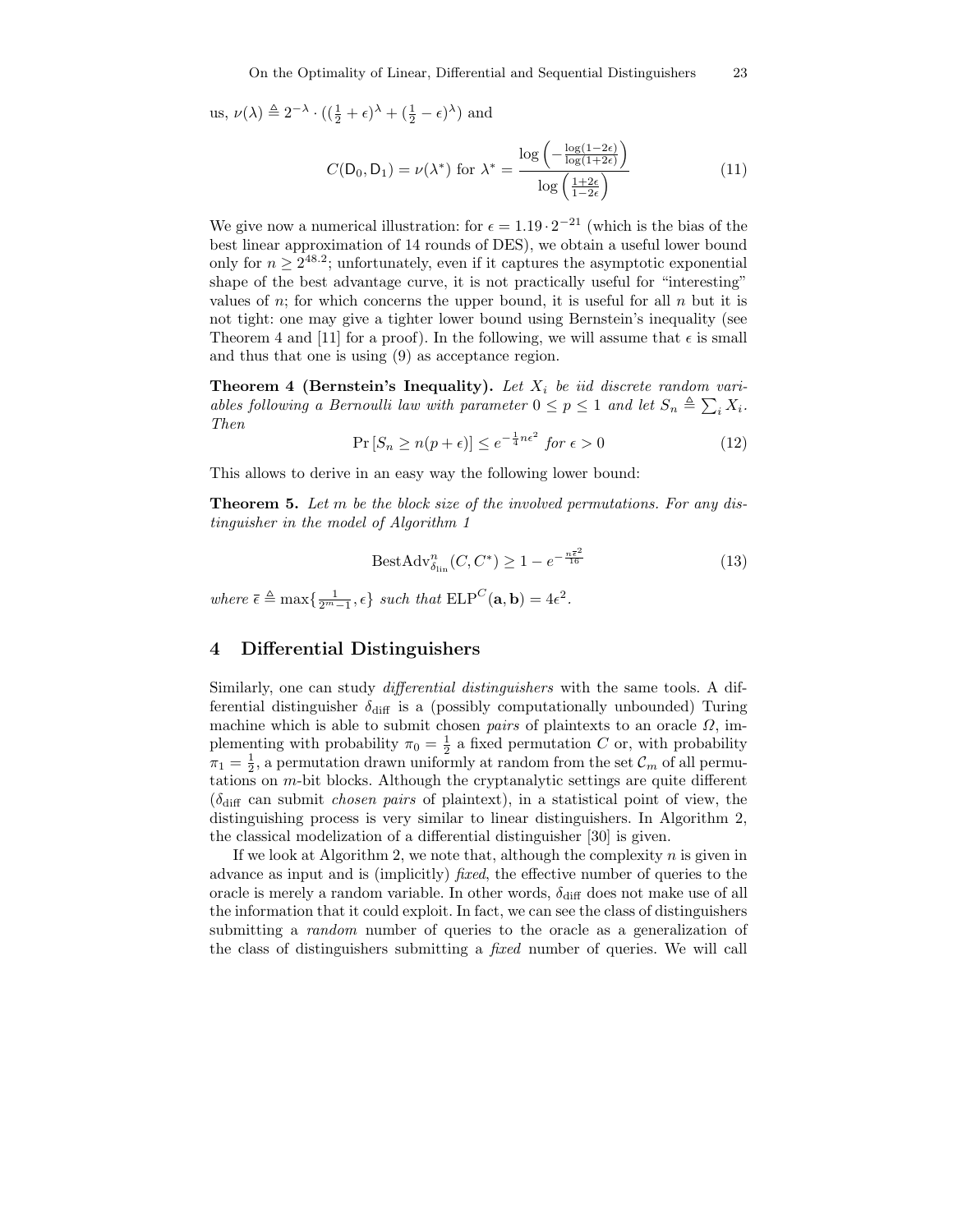1: **Parameters**: a complexity n, a characteristic  $(a, b)$ 2: Input: an oracle  $\Omega$  which implements a permutation  $C$ 3: for  $i = 1 \ldots n$  do 4: Pick uniformly at random x and query  $C(x)$  and  $C(x + a)$  to the oracle  $\Omega$ . 5: if  $C(x + a) = C(x) + b$  then 6: Output 0 and stop. 7: end if 8: end for 9: Output 1.

| <b>Algorithm 2:</b> Classical modelization of a differential distinguisher $\delta_{\text{diff}}$ . |  |
|-----------------------------------------------------------------------------------------------------|--|
|-----------------------------------------------------------------------------------------------------|--|

this generalization sequential distinguishers; this new concept is formalized and studied in Section 5.

In order to better understand the statistical decision processes, we give in Algorithm 3 an "unorthodox" modelization, denoted  $\delta'_{\text{diff}}$ , which is very similar to the linear one. As for linear distinguishers, it is well-known [23] that differential

1: **Parameters**: a complexity n, a characteristic  $(a, b)$ , an acceptance region  $\mathcal{A}^{(n)}$ 2: Input: an oracle  $\Omega$  which implements a permutation  $C$ 3: Initialize a counter  $u$  to 0. 4: for  $i = 1...n$  do 5: Pick uniformly at random x and query  $C(x)$  and  $C(x + a)$  to the oracle  $\Omega$ . 6: if  $C(x + a) = C(x) + b$  then 7: Increment u 8: end if 9: end for 10: if  $u \in A^{(n)}$  then 11: Output 0 12: else 13: Output 1 14: end if

**Algorithm 3:** Unorthodox modelization of a differential distinguisher  $\delta'_{\text{diff}}$ .

cryptanalysis depends on the quantity  $DP^C(a, b) \triangleq Pr_X[C(X + a) = C(X) + b],$ where the plaintext space  $\mathcal X$  is uniformly distributed. As this value depends on the choice of the cipher (*i.e.* on the key), one defines  $EDP(a, b) \triangleq E[DP^{C}(a, b)],$ where the expectation is taken over the permutation space. We note that Algorithm 2 outputs 1 if and only if no differential event occurs. As for linear distinguishers, and considering this time Algorithm 3, one can define the optimal acceptance region using Lemma 1 and which is given by Lemma 3. As  $EDP(a, b) = \frac{1}{2^m-1}$  (where m is the block size of the permutation), and, typically,  $DP^C(a, b) \triangleq \frac{1+\epsilon}{2^m-1}$  with  $0 < \epsilon \leq 2^m-2$ , we can note that the *optimal*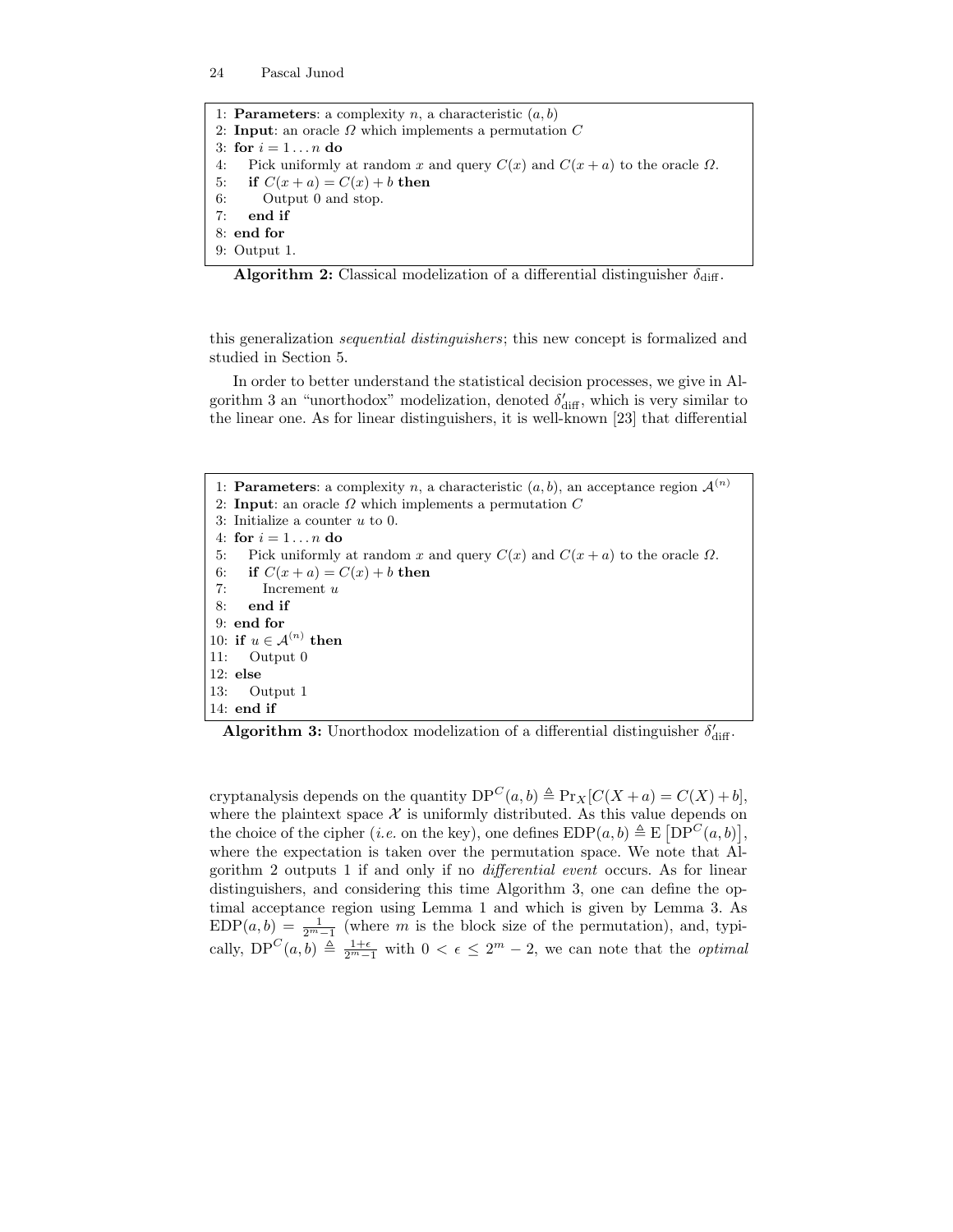acceptance region will make  $\delta_{\text{diff}}$  output 0 if

$$
\binom{n}{u} \left(\frac{1+\epsilon}{2^m-1}\right)^u \left(1 - \frac{1+\epsilon}{2^m-1}\right)^{n-u} \ge \binom{n}{u} \left(\frac{1}{2^m-1}\right)^u \left(\frac{2^m-2}{2^m-1}\right)^{n-u}
$$

which gives the following result.

**Lemma 3.** The optimal acceptance region for  $\delta'_{\text{diff}}$  is

$$
\mathcal{A}_{\text{opt}}^{(n)} = \left\{ u \in \{0, \dots, n\} : u \ge n \cdot \frac{\log(2^m - 2) - \log(2^m - 2 - \epsilon)}{\log((2^m - 2)(1 + \epsilon)) - \log(2^m - 2 - \epsilon)} \right\}
$$
(14)

where u is defined in Algorithm 3.

For small  $\epsilon$ , (14) may be approximated by

$$
\mathcal{A}_{\text{opt}}^{(n)} \approx \left\{ u \in \{0, \dots, n\} : u \ge n \cdot \left( \frac{1}{2^m - 1} + \frac{2^{m-1} - 1}{(2^m - 2)(2^m - 1)} \cdot \epsilon \right) \right\}
$$
(15)

Thus, we have

Corollary 1.  $\delta_{\text{diff}}$  is an optimal differential distinguisher submitting n queries to the oracle if and only if (14) is satisfied for all  $u \in \mathbb{N}$  with  $1 < u \leq n$  and for all  $0 < \epsilon \leq 2^m - 2$ .

It is not difficult to build artificially a situation where Algorithm 2 is not optimal: it is sufficient to take a characteristic  $(a, b)$  with  $DP<sup>C</sup>(a, b)$  having a very high probability. In this case, it is not sufficient for  $\delta_{\text{diff}}$  to wait for only one differential event and to stop, since if it is unique during the  $n$  samplings, it would have been better to output 1. However, if we have a look at (15), we can note that Algorithm 2 captures well real-world situations, where exploited differential probabilities are only slightly greater than ideal ones.

A very similar proof of Theorem 3 leads to

**Theorem 6.** For any distinguisher in the model of  $\delta'_{\text{diff}}$ ,

$$
1 - \frac{n+1}{2^{n\nu - 1}} \le \text{BestAdv}_{\delta'_{\text{diff}}}^n(C, C^*) \le 1 - \frac{1}{(n+1) \cdot 2^{n\nu - 1}} \tag{16}
$$

where  $\nu = C(D_0, D_1)$  is the Chernoff information between  $D_0$ , a binary distribution with  $Pr_{X_0}[X_0 = 0] = 1 - Pr_{X_0}[X_0 = 1] = DP^{C}(a, b)$ , and  $D_1$ , a binary distribution with  $Pr_{X_1}[X_1 = 0] = 1 - Pr_{X_0}[X_1 = 1] = \frac{1}{2^{m}-1}$ .

Usually, in the context of differential cryptanalysis, one encounters the concept of signal-to-noise ratio, which was used by Biham and Shamir in the papers defining the differential cryptanalysis  $[1-3]$ ; it is defined as being the ratio of probability of the right (sub-)key being suggested by a right pair and the probability of a random (sub-)key being suggested by a random pair, given the initial difference. By empirical evidence, they suggested that when this ratio is around 1-2, about 20-40 right pairs are sufficient for a successful attack; clearly, this is a (implicitly defined) likelihood-ratio test which turns out to be optimal in terms of error probabilities.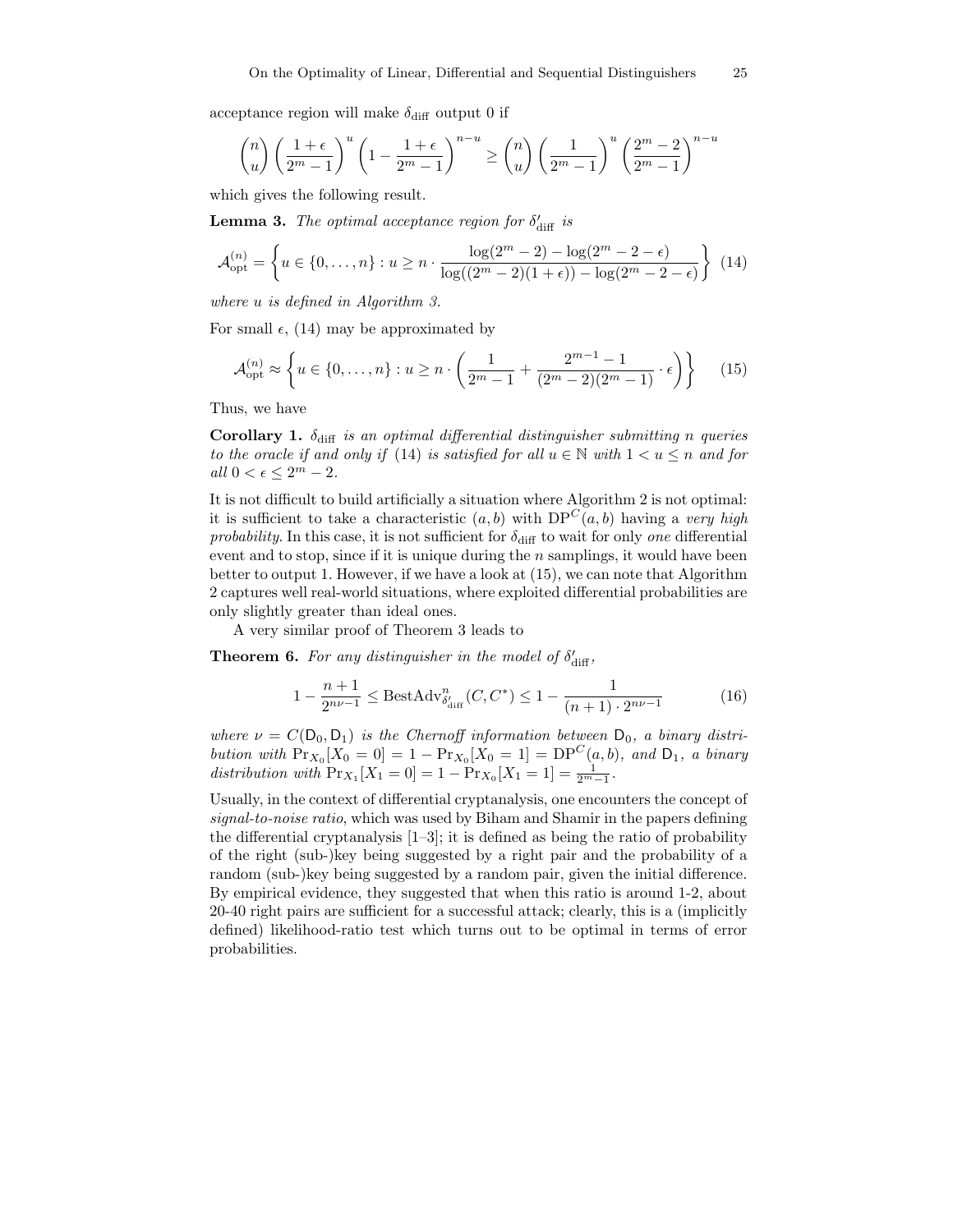# 5 Sequential Distinguishers

In this section, we formalize the concepts of *generic sequential non-adaptive* distinguisher (GSNAD) and of n-limited generic sequential non-adaptive distinquisher  $(n$ -limited  $GSNAD$ ). These kinds of distinguishers use sequential sampling procedures as their statistical core. We note that this idea was used earlier by Davies and Murphy (see Appendix of [9]) in an attempt to decrease the complexity of their attack against DES.

In the Luby-Rackoff model [16], a non-adaptive attacker (which may be modelized by an n-limited GNAD as described in Algorithm 4) is an infinitely powerful Turing machine which has access to an oracle  $\Omega$ . It aims at distinguishing a cipher C from the "Perfect Cipher"  $C^*$  by querying  $\Omega$ , and with a limited number  $n$  of inputs. The attacker must finally take a decision; usually, one is interested in measuring the ability (*i.e.* the advantage as defined in  $(6)$ ) to distinguish  $C$  from  $C^*$  for a given, *fixed* amount n of queries. Clearly, in this model, one is interested in maximizing the advantage given a fixed number of queries.

In a more "real-life" situation, a cryptanalyst proceeds usually in an inverse manner: given a fixed success probability (*i.e.* a given advantage), she may look for minimizing the amount of queries to  $\Omega$ , since such queries are typically expensive. With this model in head, we can now define a n-limited generic sequential non-adaptive distinguisher (see Algorithm 5), which turns out to be more efficient in terms of the average number of oracle queries than Algorithm 4 given a fixed advantage. In fact, such a distinguisher is adaptive regarding the decision process.

After having received the *i*-th response from the oracle, the distinguisher compare the i responses it has at disposal towards an acceptance set  $A_i$  and a rejection set  $\mathcal{B}_i$ , which depend on the number of queries and on the (fixed in advance) advantage, and can then take three different decisions: either it decides to output "0" or "1" and to stop, or to query one more question to the oracle and to repeat the decision process, until it has queried  $n$  questions. Note that  $\mathcal{A}_i \subseteq \mathcal{Y}^i$  and  $\mathcal{B}_i \subseteq \mathcal{Y}^i$  are disjoint sets for all  $1 \leq i \leq n$  and that  $\mathcal{A}_n \cup \mathcal{B}_n = \mathcal{Y}^n$ (*i.e.* the distinguisher *must* stop and take a decision at step *n*). In statistics, this process is known as a sequential decision procedure.

1: **Parameters**: a complexity  $n$ , an acceptance set  $A$ . 2: Input: an oracle  $\Omega$  implementing a permutation  $C$ 3: Compute some messages  $\mathbf{x} = (x_1, \ldots, x_n)$ . 4: Query  $\mathbf{y} = (C(x_1), \ldots, C(x_n))$  to  $\Omega$ . 5: if  $y \in A$  then 6: Output 0 7: else 8: Output 1 9: end if

Algorithm 4: A n-limited generic non-adaptive distinguisher (GNAD)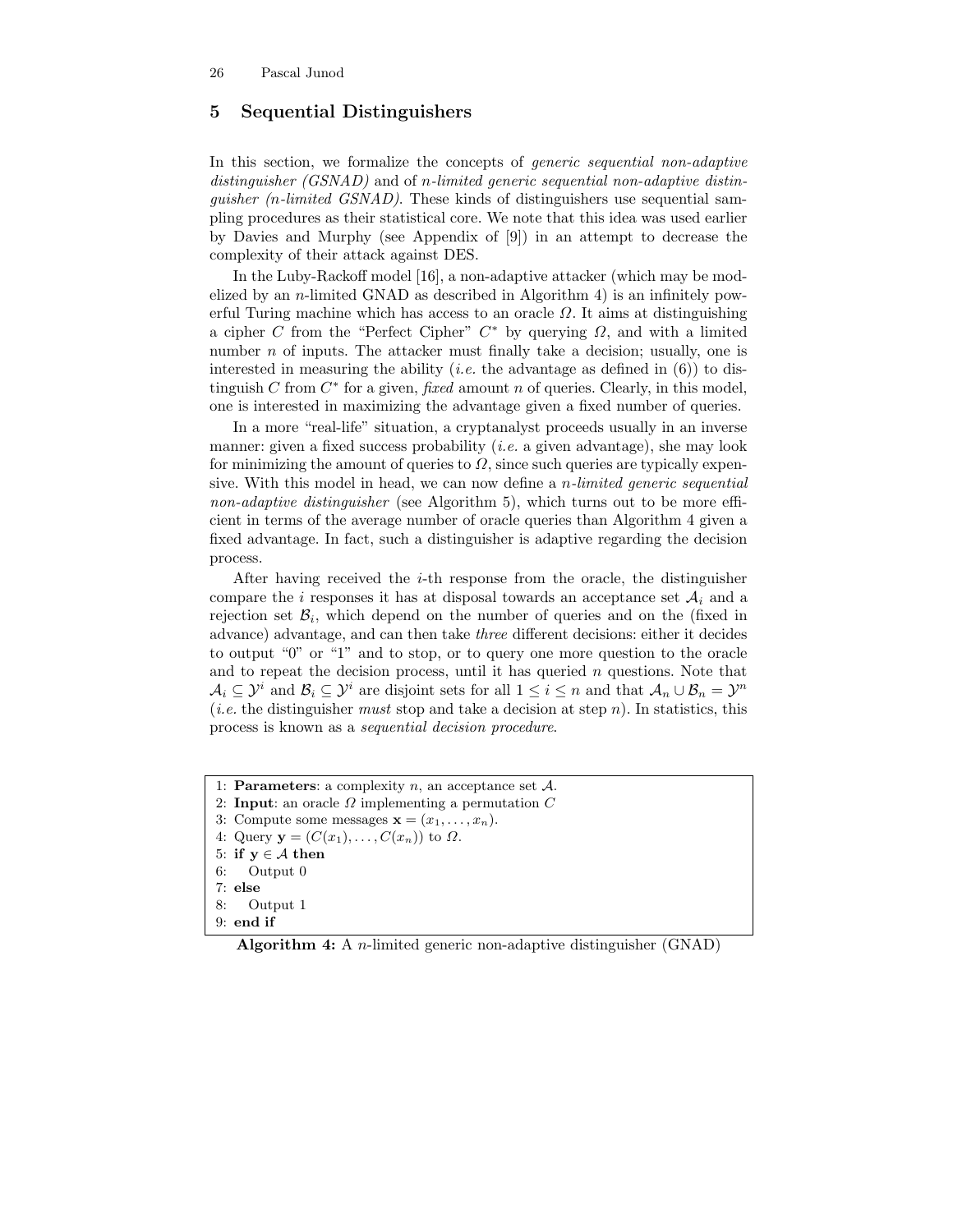We note that Algorithm 2 can be viewed as a sequential differential distinguisher which does not take explicitely into account a decision region, since it always outputs 0 as soon as it observes a "differential event".

1: **Parameters**: a complexity n, acceptance sets  $A_i, 1 \leq i \leq n$  and rejection sets  $B_i, 1 \leq i \leq n$ . 2: Input: an oracle  $\Omega$  implementing a permutation  $C$ 3:  $i \leftarrow 1$ 4: repeat 5: Select non-adaptively a message  $x_i$  and get  $y_i = C(x_i)$ . 6: if  $(y_1, \ldots, y_i) \in A_i$  then 7: Output 0 and stop. 8: else if  $(y_1, \ldots, y_i) \in \mathcal{B}_i$  then 9: Output 1 and stop. 10: end if 11:  $i \leftarrow i + 1$ 12: until  $i = n$ 

**Algorithm 5:** A *n*-limited sequential generic non-adaptive distinguisher

### 5.1 Sequential Statistical Inference

We describe now formally the *sequential decision procedure* behind Algorithm 5. Let  $D$  be the set of possible decisions.

**Definition 2** (Sequential decision procedure). Let  $X_1, X_2, \ldots$  be random variables observed sequentially. A sequential decision procedure consists in:

- 1. a stopping rule  $\sigma_n$  which specifies whether a decision must be taken without taking any further observation. If at least one observation is taken, this rule specifies for every set of observed values  $(x_1, \ldots, x_n)$ , with  $n \geq 1$ , whether to stop sampling and take a decision out of D or to take another observation  $x_{n+1}$ .
- 2. a decision rule  $\delta_n$  which specifies the decision to be taken. If  $n \geq 1$  observations have been taken, then one takes an action  $\delta_n(x_1,\ldots,x_n) \in \mathcal{D}$ . Once a decision has been taken, the sampling process is stopped.

If we consider Algorithm 5 at the light of this formalism,  $\mathcal{D} = \{0, 1\}$ ,

$$
\delta_n(x_1, \dots, x_n) = \begin{cases} 0 \text{ if } (x_1, \dots, x_n) \in \mathcal{A}_n \\ 1 \text{ if } (x_1, \dots, x_n) \in \mathcal{B}_n \end{cases}
$$
(17)

and

$$
\sigma_n(x_1, \dots, x_n) = \begin{cases}\n\text{continue sampling if } (x_1, \dots, x_n) \notin \mathcal{A}_n \cup \mathcal{B}_n \\
\text{stop sampling if } (x_1, \dots, x_n) \in \mathcal{A}_n \cup \mathcal{B}_n\n\end{cases} (18)
$$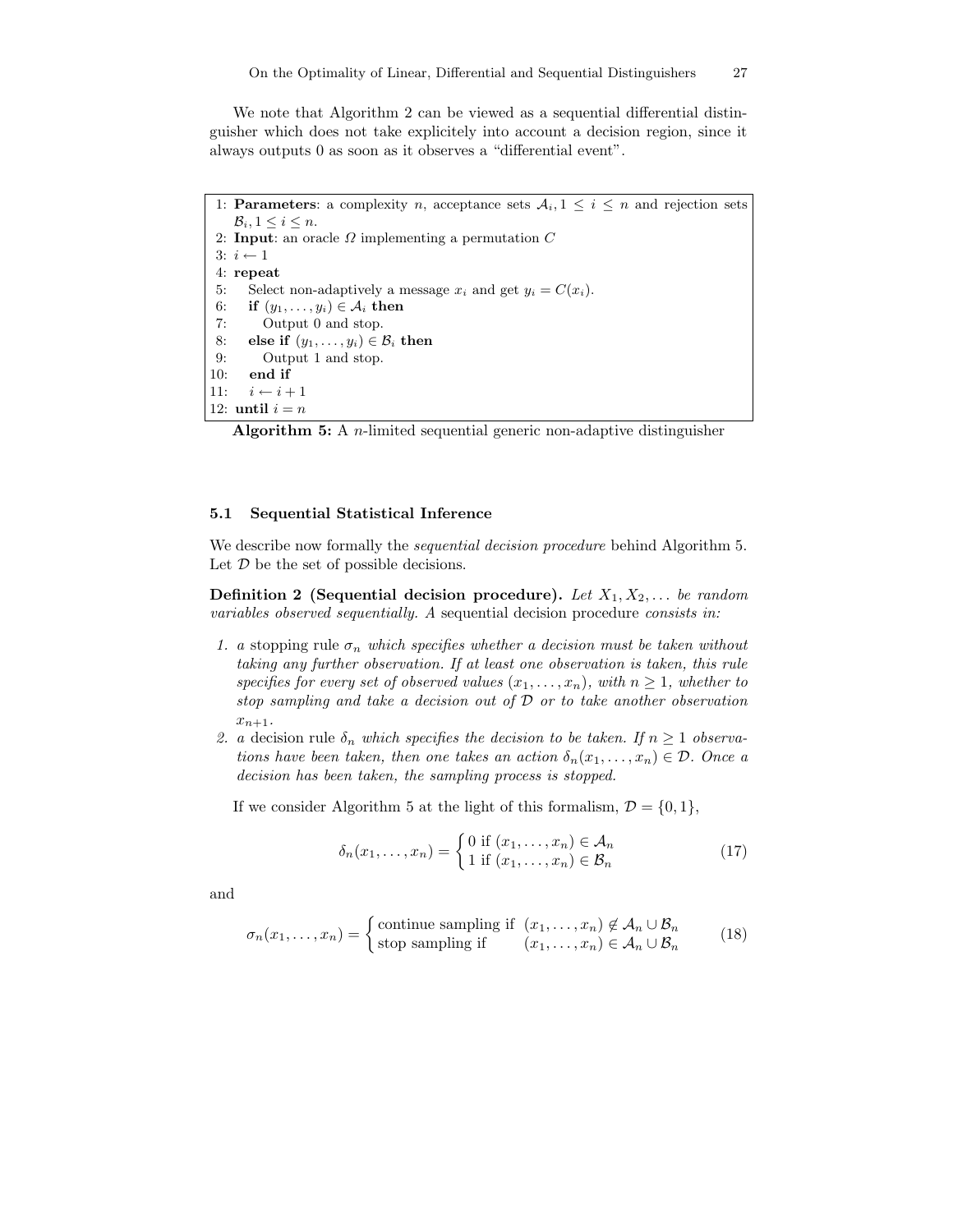### 5.2 Sequential Decision Procedures

We have seen that Lemma 1 defines the shape of the optimal acceptance region for binary hypothesis testing. Theoretically, if one is able to compute the exact joint probability distribution of the oracle's responses when it implements both ciphers, one is able to compute the optimal acceptance region  $A$  for a generic n-limited distinguisher.

A sequential likelihood-ratio test uses exactly the same process to define two types of acceptance regions, denoted  $A$  and  $B$ , respectively. So, it is always possible to define a sequential test when one has a classical test at disposal. In few words, a sequential test has three alternatives once it has received a response from the oracle: either it can conclude for one of both hypotheses, or it can decide to query more samples. In its simpler definition, a sequential ratio test has the possibility to query as many samples as it is needed to take a decision, given a fixed error probability. The expected number of queries required to reach one of the two possible decision turns out to be less than it would need in order to make the same decision on the basis of a single *fixed-size* sample set. Of course it may happen that the sequential procedure will take more queries than the fixed-size one, but sequential sampling is a definitely economical procedure.

One may define Algorithm 5, as a truncated sequential test, i.e. one fixes an upper-bound  $n$  on the number of queries; it is still clear that such a sequential procedure cannot be worse than a fixed-size sampling procedure. In the following, we state some definitions and results about sequential hypothesis tests.

Definition 3 (Sequential Likelihood-Ratio Test). To test  $X \leftarrow D_0$  against  $\mathbf{X} \leftarrow \mathsf{D}_1$ , define two constants  $\tau_{\text{up}} > \tau_{\text{down}} > 0$  depending on  $\alpha$  and  $\beta$ , and define the likelihood ratio

$$
\ln(\mathbf{x}) \triangleq \frac{f_{\mathbf{X}_1}(\mathbf{x})}{f_{\mathbf{X}_0}(\mathbf{x})}
$$

The decision function at i-th step is

$$
\delta_{\text{opt}} \triangleq \begin{cases} 1 \ (i.e \text{ accept } \mathbf{X} \leftarrow D_1) & \text{if } \text{lr}(\mathbf{x}^{(i)}) \ge \tau_{\text{up}} \\ 0 \ (i.e. \text{ accept } \mathbf{X} \leftarrow D_0) & \text{if } \text{lr}(\mathbf{x}^{(i)}) \le \tau_{\text{down}} \\ \emptyset \text{ query another sample otherwise} \end{cases} \tag{19}
$$

When the observations are *independent and identically distributed*, then sequential likelihood-ratio tests have the following nice property (we refer to [27] as an excellent treatment of sequential procedures and for the proof of the following three theorems):

Theorem 7. For testing a simple hypothesis against a simple alternative with independent, identically distributed observations, a sequential probability ratio test is optimal in the sense of minimizing the expected sample size among all tests having no larger error probabilities.

The following results relate error probabilities  $\alpha$  and  $\beta$  to  $\tau_{up}$  and  $\tau_{down}$ , and give an approximation of the expected number of samples.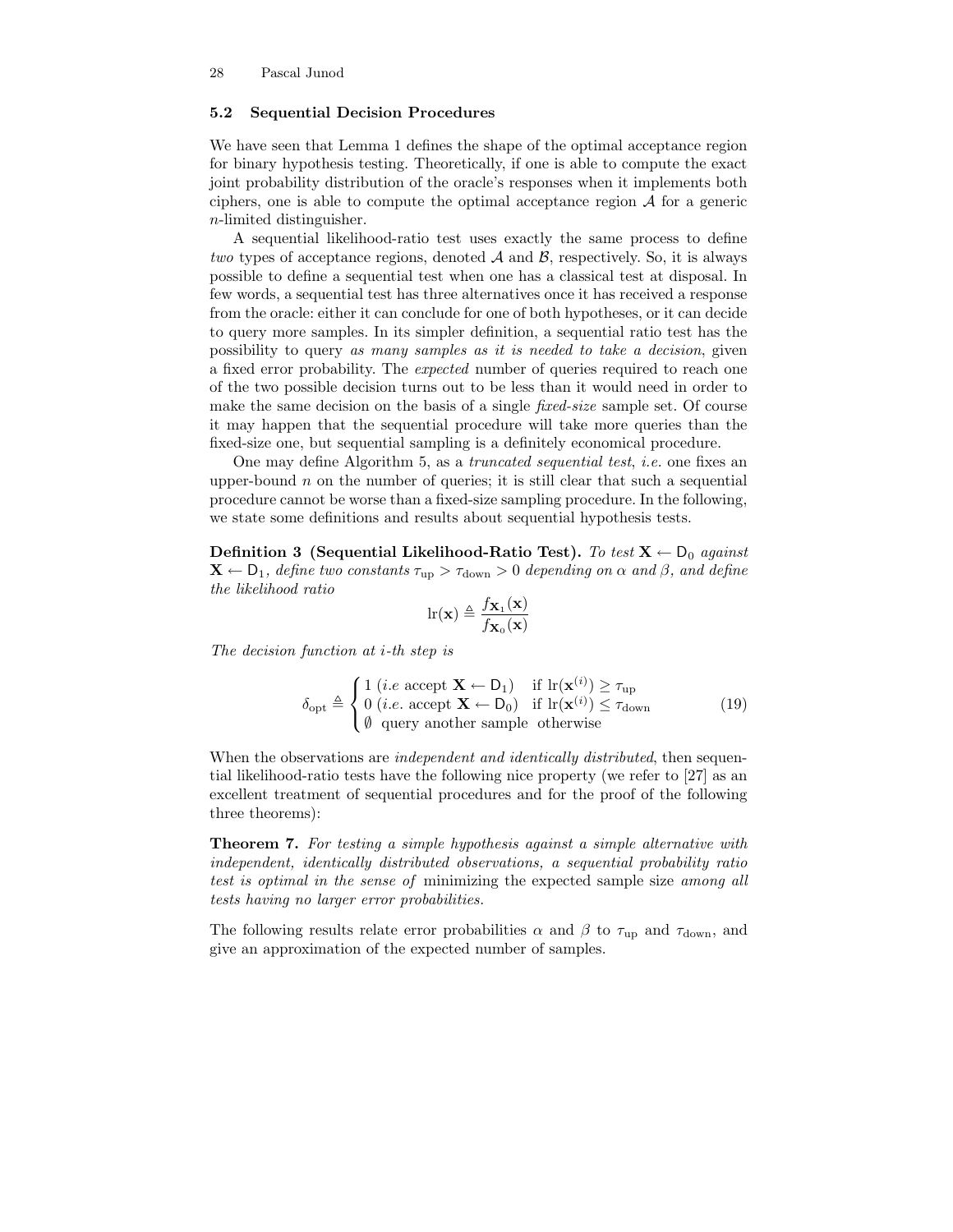**Theorem 8.** Let be a sequential likelihood-ratio test with stopping bounds  $\tau_{\text{up}}$ and  $\tau_{\rm down},$  with  $\tau_{\rm up} > \tau_{\rm down}$  and error probabilities  $0 < \alpha < 1$  and  $0 < \beta < 1$ , then  $\tau_{\text{down}} \geq \frac{\beta}{1-\alpha}$  and  $\tau_{\text{up}} \leq \frac{1-\beta}{\alpha}$ .

The approximation  $\tau_{\text{down}} \triangleq \frac{\beta}{1-\alpha}$  and  $\tau_{\text{up}} \triangleq \frac{1-\beta}{\alpha}$  is known as "Wald's approximation". The following theorem gives some credit to this approximation.

**Theorem 9.** Let us assume we select for given  $\alpha, \beta \in ]0,1[$ , where  $\alpha + \beta \leq 1$ , the stopping bounds  $\tau'_{\text{down}} \triangleq \frac{\beta}{1-\alpha}$  and  $\tau'_{\text{up}} \triangleq \frac{1-\beta}{\alpha}$ . Then it holds that the sequential likelihood-ratio test with stopping bounds  $\tau_{\text{down}}'$  and  $\tau_{\text{up}}'$  has error probabilities  $\alpha'$ and  $\beta'$  where  $\alpha' \leq \frac{\alpha}{1-\beta}$ ,  $\beta' \leq \frac{\beta}{1-\alpha}$  and  $\alpha' + \beta' \leq \alpha + \beta$ .

By taking into account Wald's approximation, we can compute approximations of the expected number of queries:

$$
\mathbf{E}_{\mathbf{X}_0}[N] \approx \frac{\alpha \log\left(\frac{1-\beta}{\alpha}\right) + (1-\alpha) \log\left(\frac{\beta}{1-\alpha}\right)}{\mathbf{E}_{X_1}[\log(f_{X_0}(x)) - \log(f_{X_0}(x))]}
$$
(20)

and

$$
\mathbf{E}_{\mathbf{X}_1}[N] \approx \frac{(1-\beta)\log\left(\frac{1-\beta}{\alpha}\right) + \beta\log\left(\frac{\beta}{1-\alpha}\right)}{\mathbf{E}_{X_1}[\log(f_{X_1}(x)) - \log(f_{X_0}(x))]}
$$
(21)

### 5.3 A Toy-Example on DES

In order to illustrate advantages of sequential linear distinguishers, we have implemented a linear cryptanalysis of DES reduced to five rounds which uses a sequential distinguisher for deciding the parity of the linear approximation, i.e. the parity of the sum of involved key bits.

Using a static test, we needed 2800 known plaintext-ciphertext pairs in order to get a success probability of 97 %. Using a sequential strategy and for the same success probability, only 1218 samples were necessary on average. We give here both the static and the sequential decision rules.

Let  $S_n$  denote the number of times that Matsui's best linear characteristic [17] on 5-rounds DES evaluates to 0, where  $n$  is the number of known plaintextciphertext pairs at disposal. This linear approximation holds with probability  $\frac{1}{2} + 0.01907$ . The static decision rule is given by

$$
\begin{cases}\n\text{Output "key parity} = 0" \text{ if } S_n \ge \frac{n}{2} \\
\text{Output "key parity} = 1" \text{ if } S_n < \frac{n}{2}\n\end{cases} \tag{22}
$$

With 2800 known pairs at disposal, the static rule is successful in 97% of the cases.

For  $\alpha = \beta \triangleq 0.025$ , Wald's approximation gives  $\tau_{\text{up}} = 48$  and  $\tau_{\text{down}} = \frac{1}{48}$ . The sequential rule is then defined by

Output "key parity = 1" if 
$$
S_n \leq \frac{n}{2} - \frac{\log \tau_{\text{up}}}{2 \log \left( \frac{1+2\epsilon}{1-2\epsilon} \right)}
$$

\nOutput "key parity = 0" if  $S_n \geq \frac{n}{2} + \frac{\log \tau_{\text{down}}}{2 \log \left( \frac{1-2\epsilon}{1+2\epsilon} \right)}$ 

\nQuery another sample, otherwise.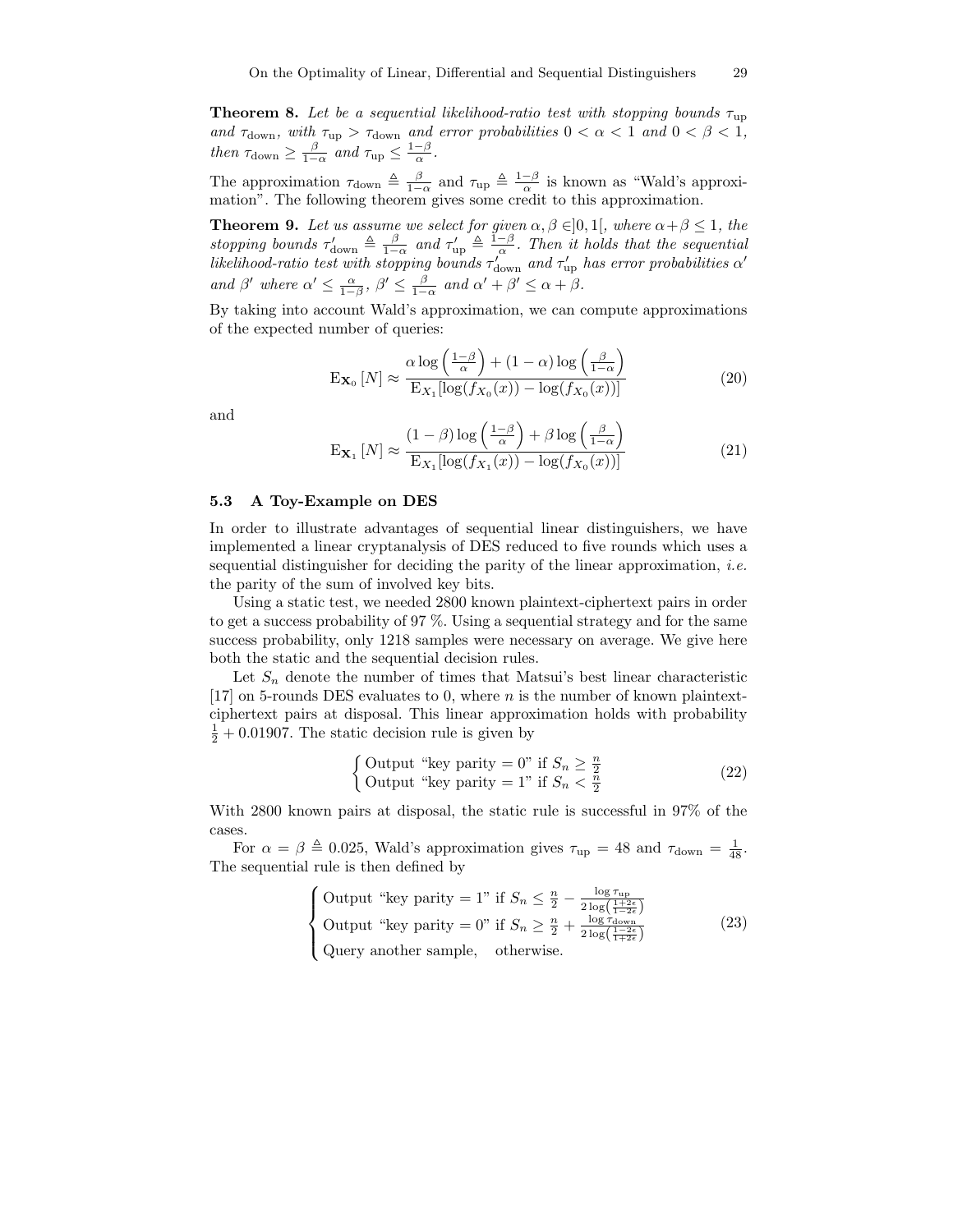|                                                                                                                                                                                                                                                    | $\vert$ Exp. 1 Exp. 2 Exp. 3 Exp. 4 Exp. 5     |  |  |
|----------------------------------------------------------------------------------------------------------------------------------------------------------------------------------------------------------------------------------------------------|------------------------------------------------|--|--|
| Pr static distinguisher successful                                                                                                                                                                                                                 | $\parallel$ 0.9689 0.9687 0.9684 0.9686 0.9688 |  |  |
| Pr[ sequential distinguisher successful ] $\left  \frac{0.9686}{0.9684} \right  0.9683 \left  0.9682 \right  0.9684$<br>Average number of queries $\left  \frac{1218.7}{1218.7} \right  1218.7 \left  1218.3 \right  1219.1 \left  1218.8 \right $ |                                                |  |  |
|                                                                                                                                                                                                                                                    |                                                |  |  |

where  $\epsilon = 0.01907$ . We repeated this experiment 1'000'000 times for 5 different keys and got the following results:

# 6 Links to Other Statistical Attacks

Potential applications in cryptanalysis of sequential distinguishers are numerous. As soon as one is able to derive underlying probability distributions, it is possible to define likelihood-ratios, and thus to use a sequential distinguisher. However, deriving even approximations of probability distributions may not be a trivial task in certain cases.

Furthermore, even if one has the probability distributions in hand, one should not neglect the amount of computations necessary to get the information which will be fed into the likelihood-ratio.

Under the light of the hypothesis testing paradigm, several known statistical attacks can be summarized (for which concerns their decisional part), and thus potentially analyzed in a simple way. The  $\chi^2$  statistical test, proposed in [29] for the first time and then used in many cryptanalytic contributions (e.g. see [12, 15, 10, 21]), is closely related to generalized likelihood-ratio tests.

Indeed, as outlined in Section §2, likelihood ratio tests are optimal for testing a simple versus a simple hypothesis. It is possible to develop a generalization of this test for use in situations in which the hypotheses are not simple  $(e.g.$  one tests a probability distribution depending of a parameter  $\theta \in \omega_0$  against  $\theta \in \omega_1$ where  $\omega_0$  and  $\omega_1$  are disjoint *subsets* of possible parameters). Such tests are not generally optimal, but they are typically non-optimal in situations for which no optimal test exists, and they usually perform reasonably well.

It is well-known (see for instance [26]) that Pearson's  $\chi^2$  statistic and a generalized likelihood-ratio test for a multinomial distribution are asymptotically equivalent. Thus, the underlying statistical decision processes in linear, differential, statistical,  $\chi^2$ - and stochastic cryptanalysis are all equivalent in a statistical point of view: they try to distinguish two different (families of) probability distributions with help of a generalized likelihood-ratio test.

Another interesting attack is Harpes and Massey's partitioning cryptanalysis [13]. In such an attack, one defines the imbalance of a random variable as being a non-uniformity measure, i.e. as measure of distance between a uniform distribution and the distribution obtained through the partitioning process. In [13], two different imbalance measures are considered, namely the peak imbalance and the *squared Euclidean imbalance*: one could consider a  $\chi^2$ -value or, equivalently, a generalized likelihood-ratio value as well (and maybe slightly improve its performances). Thus, the statistical problem behind this attack remains the same.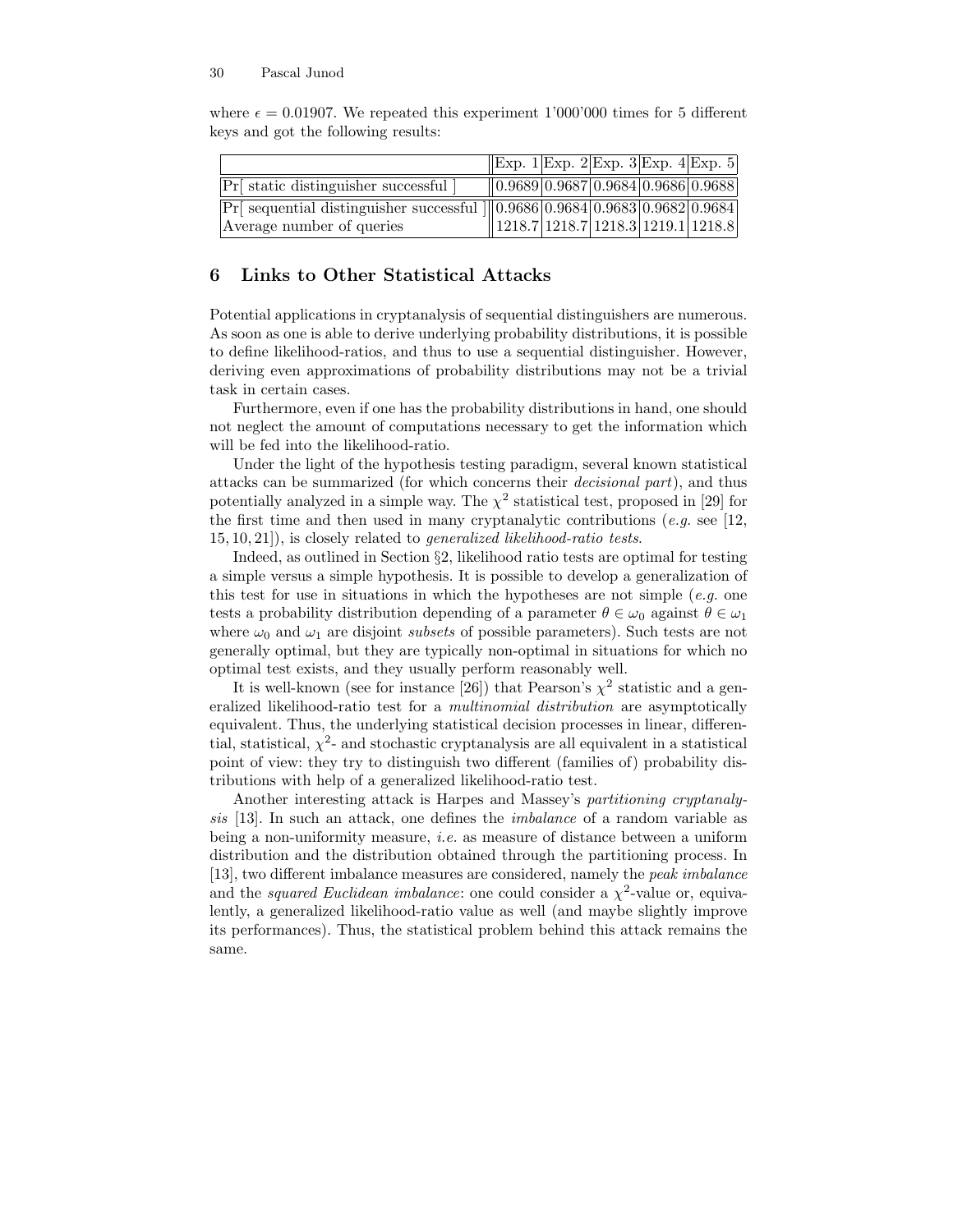## 7 Conclusion

In this paper, we have used the power of some tools proposed by the theory of statistical tests for considering various situations in well-known cryptanalytic attacks, like linear and differential cryptanalysis; we improve known bounds on the asymptotical behavior of the best advantage of distinguishers implementing these attacks. Furthermore, we formalize the concept of "sequential distinguisher" and we illustrate its potential power in a toy-example. Finally, we discuss the application of the statistical tools in a couple of known attacks; this suggests that statistical hypothesis testing theory may be a mean to unify, to characterize and to analyze most of the known attacks against block ciphers.

Acknowledgments: The author would like to thank Serge Vaudenay for many interesting and enlightning discussions.

### References

- 1. E. Biham and A. Shamir, Differential cryptanalysis of DES-like cryptosystems (extended abstract), Advances in Cryptology - CRYPTO'90, LNCS, vol. 537, Springer-Verlag, 1990, pp. 2–21.
- 2.  $\frac{1}{2}$ , Differential cryptanalysis of DES-like cryptosystems, Journal of Cryptology 4 (1991), no. 1, 3–72.
- 3. \_\_\_\_\_, Differential cryptanalysis of the Data Encryption Standard, Springer-Verlag, 1993.
- 4. C. Cachin, An information-theoretic model for steganography, Information Hiding, 2nd International Workshop, LNCS, vol. 1525, Springer-Verlag, 1998, pp. 306–318.
- 5.  $\_\_\_\_\$ n information-theoretic model for steganography, Available on http://eprint.iacr.org/2000/028/, 2000.
- 6. F. Chabaud and S. Vaudenay, Links between differential and linear cryptanalysis, Advances in Cryptology - EUROCRYPT'94, LNCS, vol. 950, Springer-Verlag, 1995, pp. 356–365.
- 7. D. Coppersmith, S. Halevi, and C. Jutla, Cryptanalysis of stream ciphers with linear masking, Advances in Cryptology - CRYPTO'02, LNCS, vol. 2442, Springer-Verlag, 2002, pp. 515–532.
- 8. T. M. Cover and J. A. Thomas, Information theory, Wiley Series in Telecommunications, Wiley, 1991.
- 9. D. Davies and S. Murphy, Pairs and triples of DES S-boxes, Journal of Cryptology 8 (1995), no. 1, 1–25.
- 10. H. Gilbert, H. Handschuh, A. Joux, and S. Vaudenay, A statistical attack on RC6, Fast Software Encryption FSE'00, LNCS, vol. 1978, Springer-Verlag, 2000, pp. 65– 74.
- 11. G.R. Grimmett and D.R. Stirzaker, Probability and random processes, Oxford University Press, 2001, 3rd edition.
- 12. H. Handschuh and H. Gilbert,  $\chi^2$  cryptanalysis of the SEAL encryption algorithm, Fast Software Encryption FSE'97, LNCS, vol. 1267, Springer-Verlag, 1997, pp. 1– 12.
- 13. C. Harpes and J. Massey, Partitioning cryptanalysis, Fast Software Encryption FSE'97, LNCS, vol. 1267, Springer-Verlag, 1997, pp. 13–27.